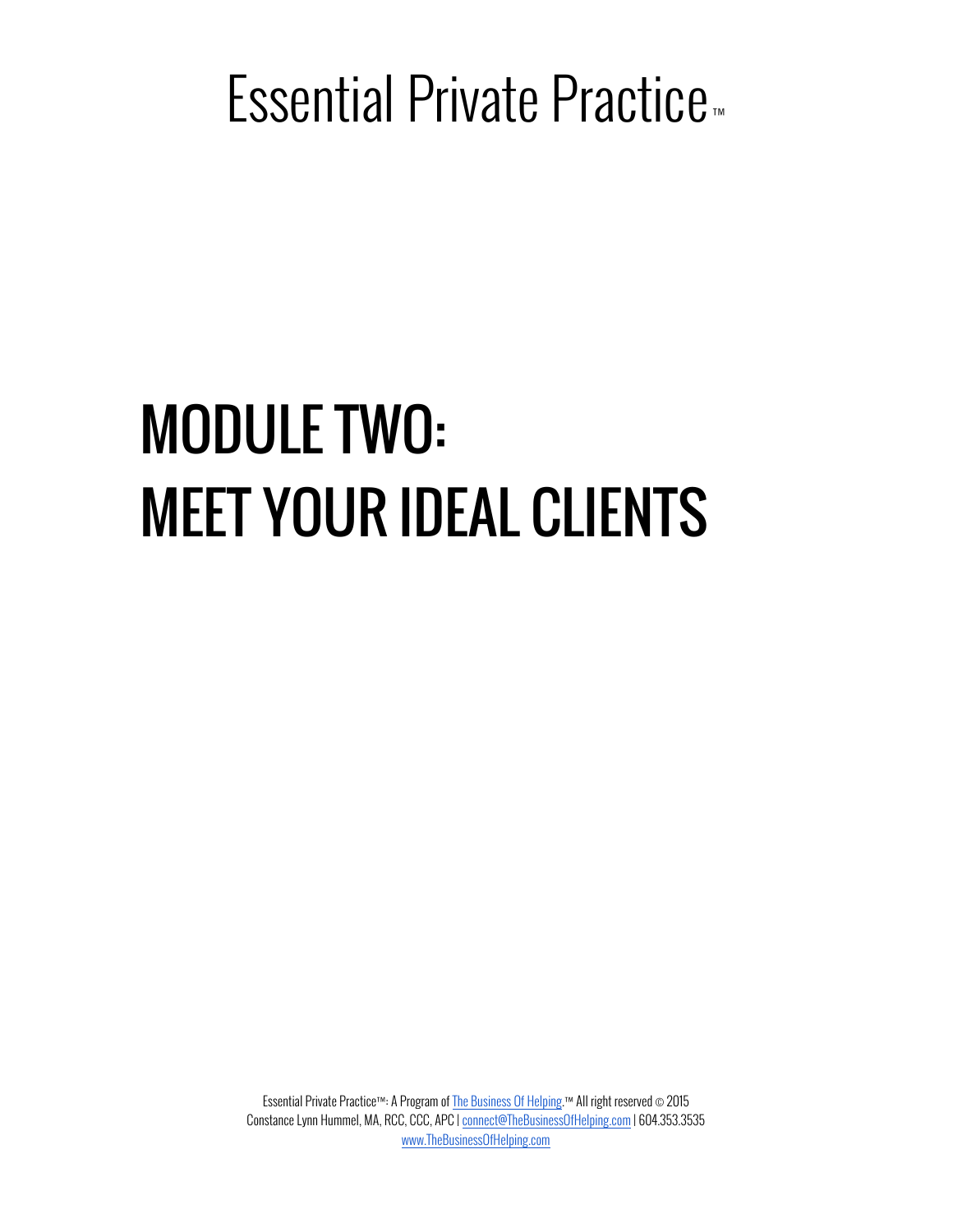#### **X-FACTOR**

Pick five of your FAVOURITE current or past clients (if not seeing clients, consider some of your favorite people). Write out a list for each of them describing their characteristics, personalities, lifestyles, concerns, etc. Notice if any themes start to arise.

| 1) |  |  |  |
|----|--|--|--|
| 2) |  |  |  |
| 3) |  |  |  |
| 4) |  |  |  |
| 5) |  |  |  |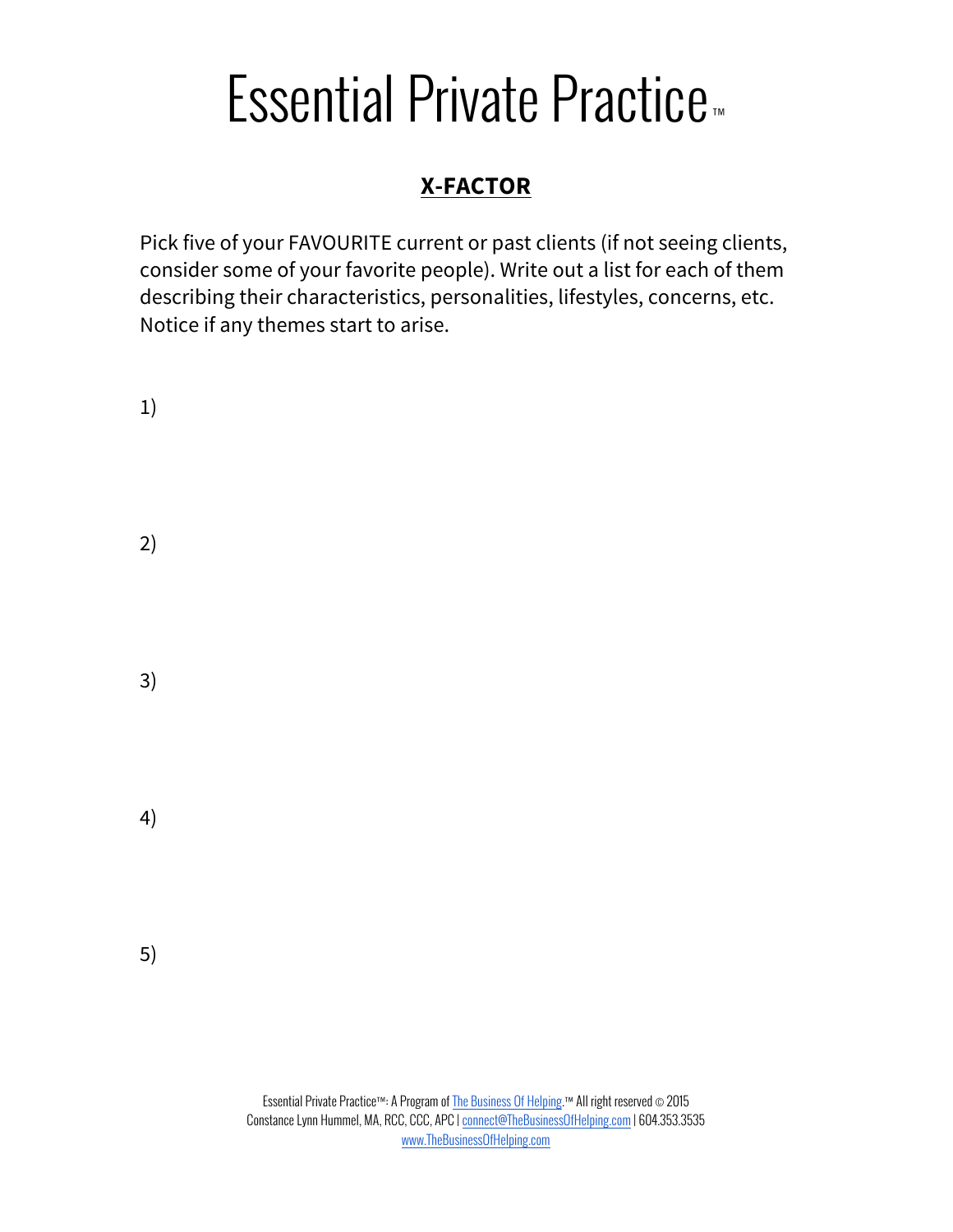#### **IDEAL CLIENT PROFILE**

- What is their age?
- What is their gender?
- What is their sexual orientation?
- What is their relationship status?
- What is their preferred partnership style*? (monogamous, open, poly)*
- What is their family background?
- What is their Socio-Economic Status?
- What is their income level?
- What is their health status? Any medical conditions?
- What are they struggling with in their day-to-day?
- Do they have a mental health diagnosis?
- Who do they do for work?/ Do they work?
- What is their cultural background?
- What language/s do they speak?
- What is their educational background?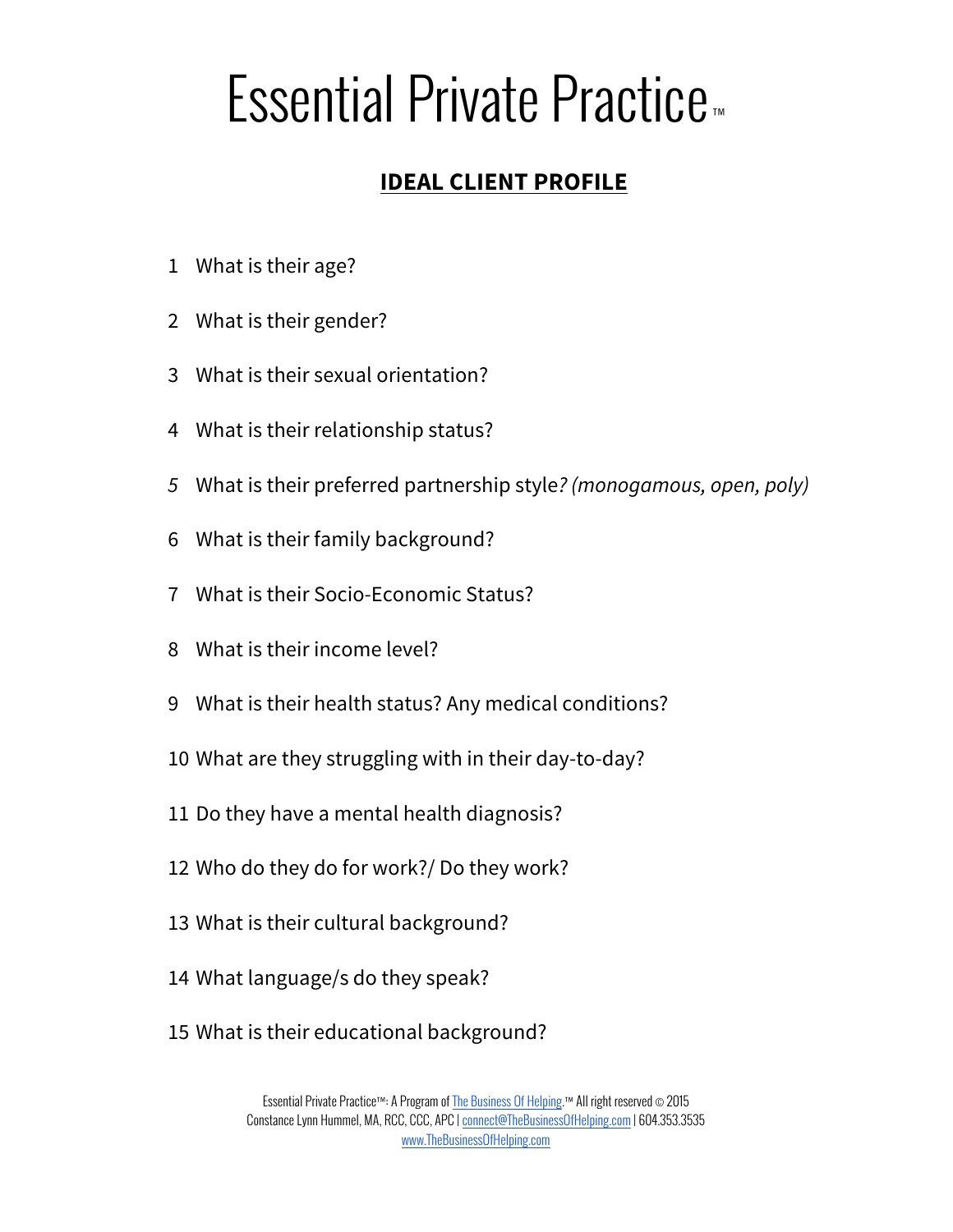- What is their reading level?
- Where do they live and work?
- Do they have children?
- How old are their children?
- Do their children live at home?
- What sort of place do they live in?
- Where do they live?
- How do they get around? *(mode of transportation)*
- What their comfort level with technology?
- How do they take in information from the world? *(online, print media, personal interactions)*
- What films and books do they like?
- What are they passionate about?
- Do they have a religious or spiritual beliefs?
- Who are their social supports?
- Who do they already trust to provide services to them?
- What other practitioners are they seeing?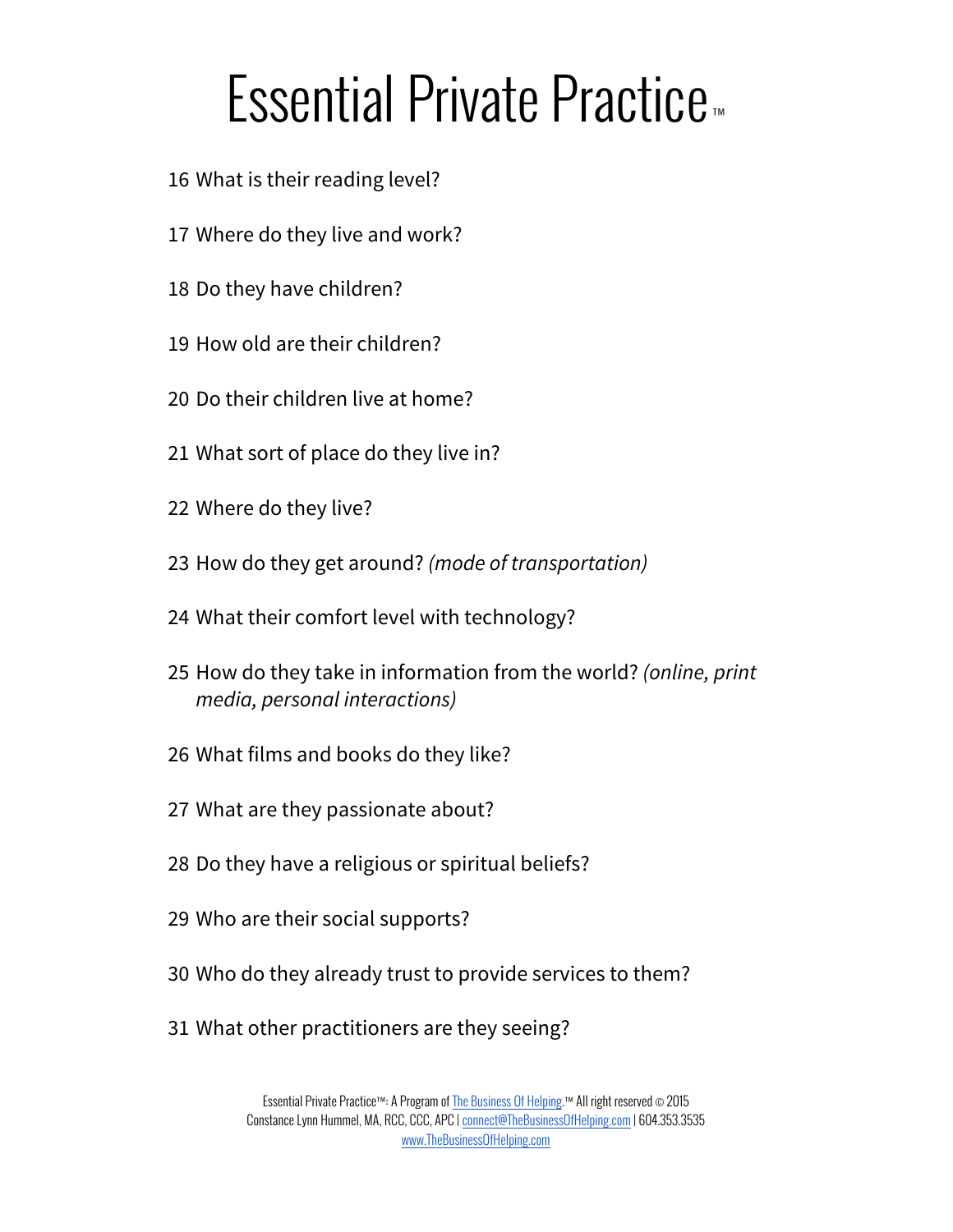- 32 Who do they trust to give them advice?
- 33 What do they do in their spare time?
- 34 What keeps them awake at night?

Most important question of all:

35. How does your client view change, healing and personal growth?

Any other information about your ideal client that you feel is important: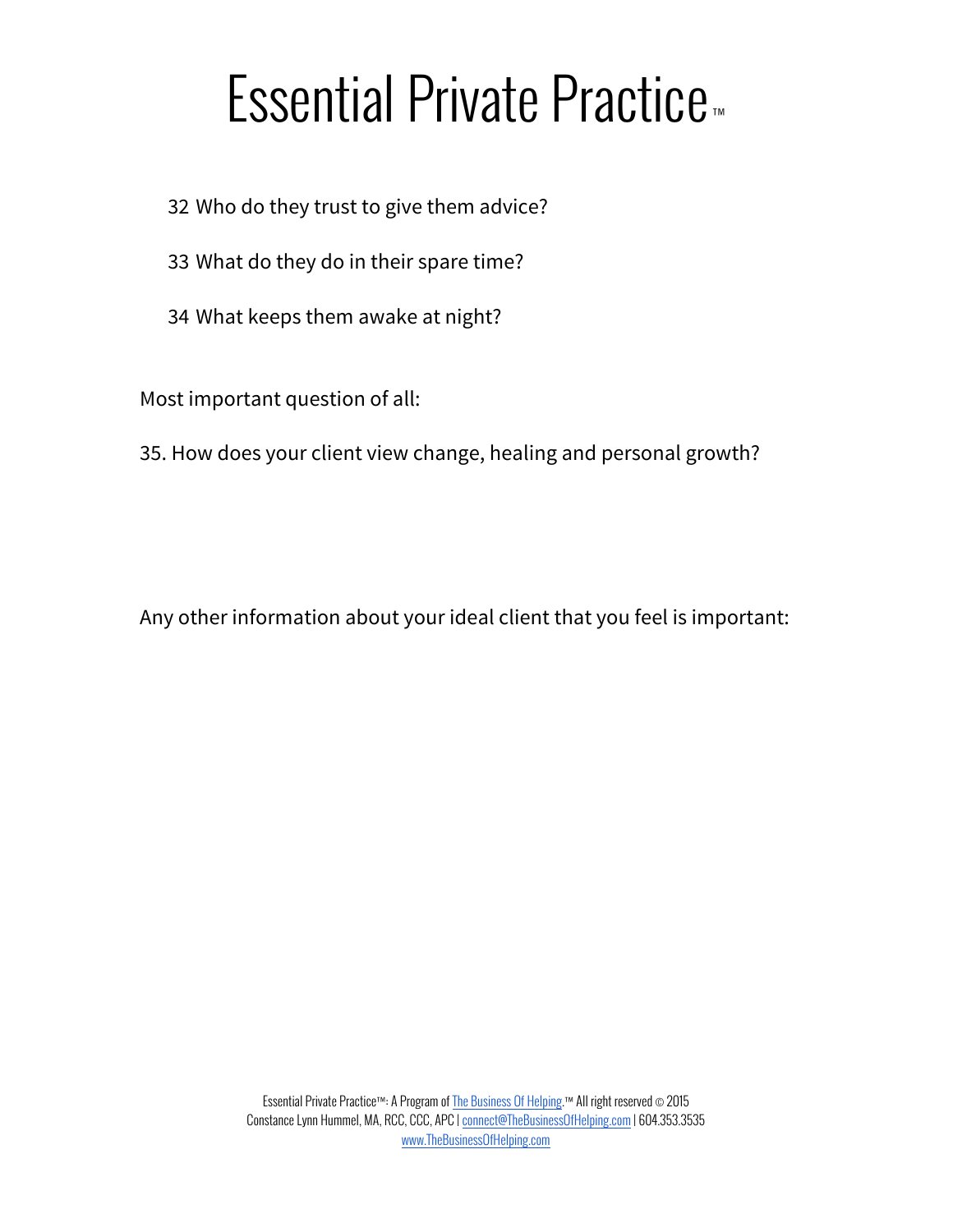#### **A DAY IN THE LIFE OF MY IDEAL CLIENT**

Imagine a typical day in the life of your ideal client and walk yourself through every aspect. Outline their day below.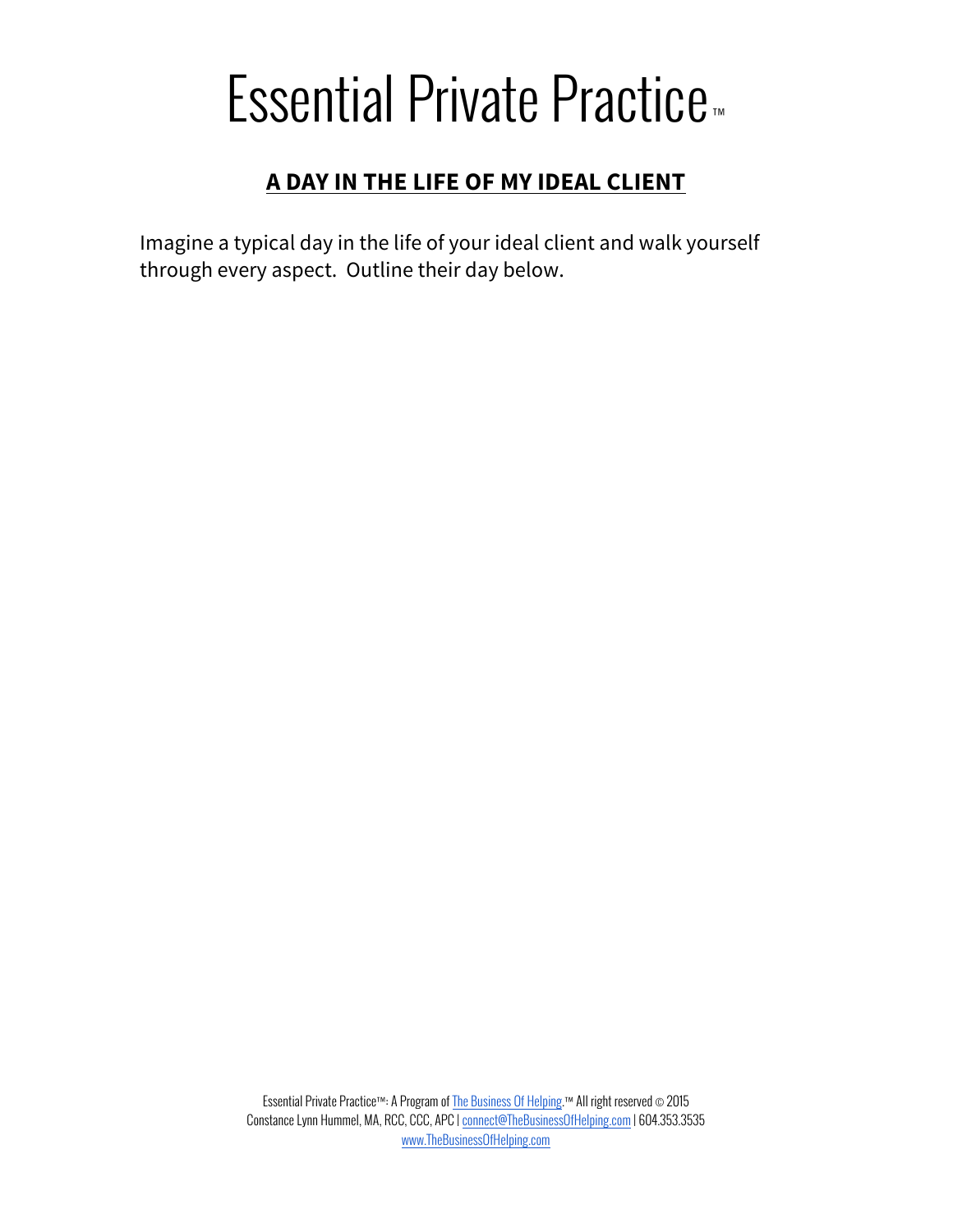#### **CLIENT PAIN POINTS**

Your Client's concerns / issues in your own words:

Your Client's "problem" in their eyes and in their own words?

How is your ideal client already is attempting to solve the problem or resolve their concern?

How does your client experience the negative impact of their struggles in day-to-day life?

What is the positive impact on their life while / after working with you? What would the potential outcome be in your work together?

How will your ideal client FEEL if they achieved those outcomes?